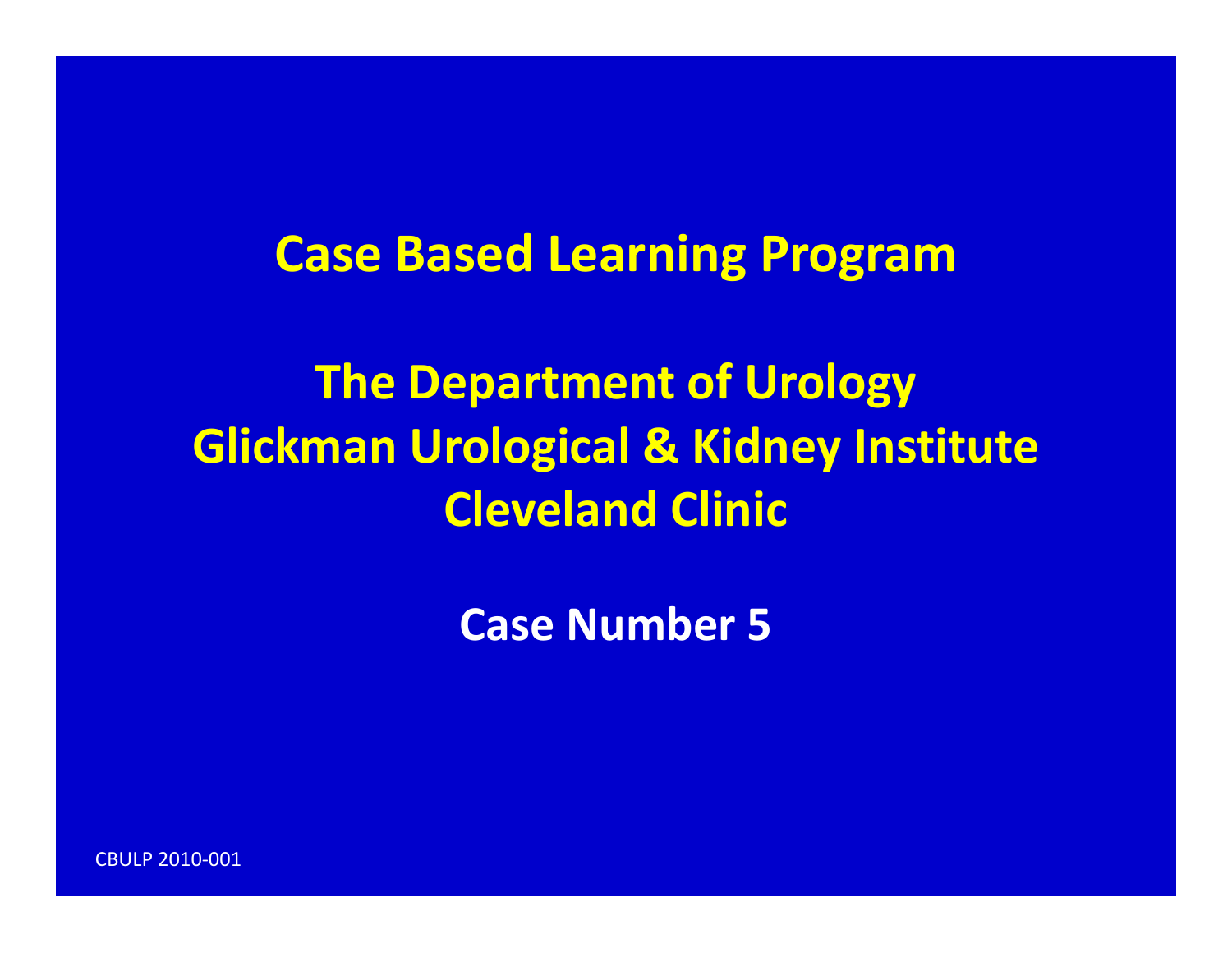# Case Based Urology Learning Program

 Steven C. Campbell, MD PhD Cleveland Clinic

**Associate Editor:** 

 Editor: Jonathan Ross, MD Rainbow Babies & Children's Hospital, UH

Editor:

Manager: Nikki G. Williams Cleveland Clinic

Case Contributor: Steven

Steven C. Campbell, MD PhD Cleveland Clinic



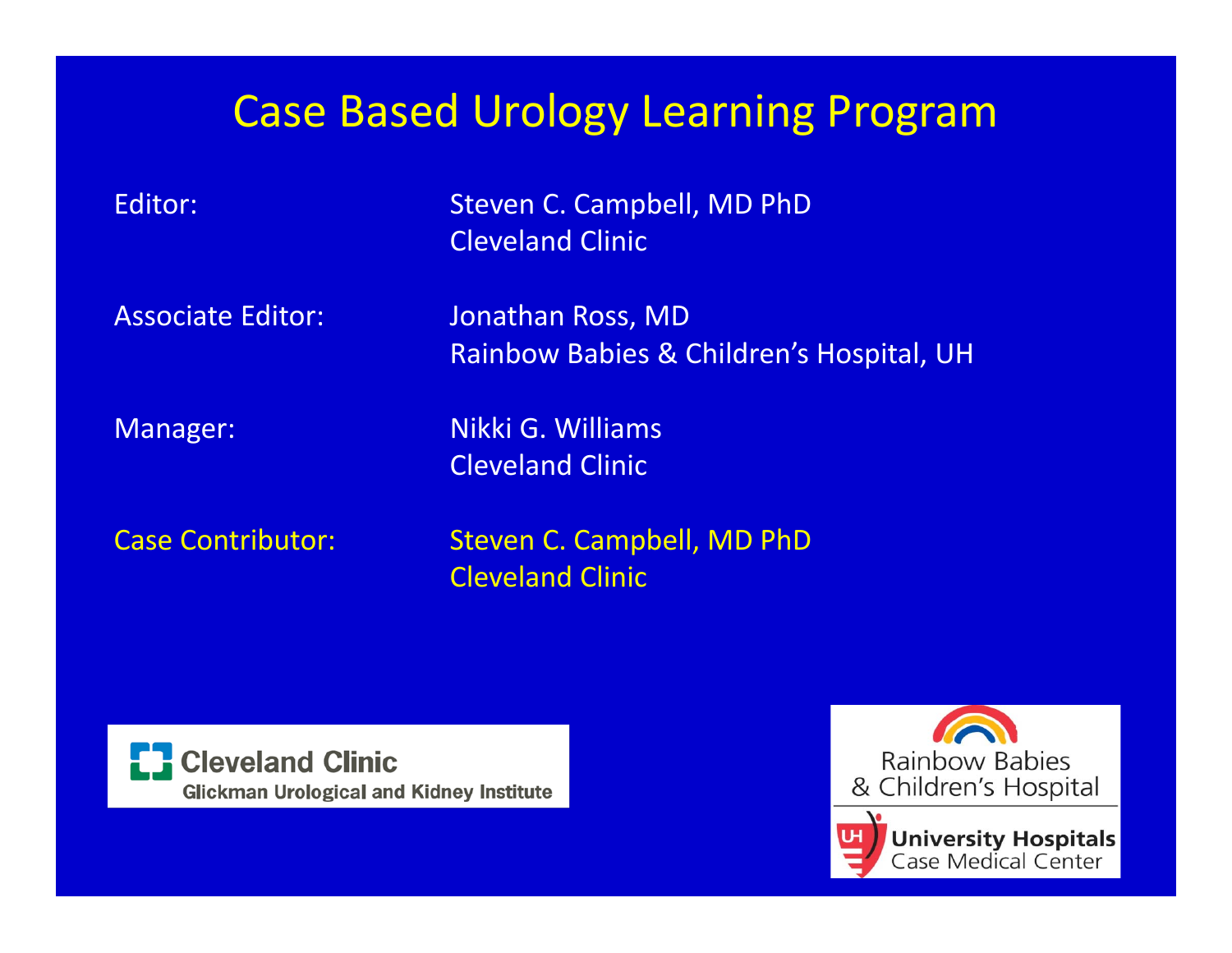A 36‐year‐old female is found to have bilateral solid, enhancing renal masses.

CT scan shows an 8 cm hilar mass on the R side with a renal vein thrombus, and <sup>a</sup> 2.2 cm exophytic, polar lesion on the left.

Metastatic evaluation is negative. The SCr level is 0.8 mg/dl (eGFR  $> 60$  ml/min/1.73 m<sup>2</sup>).

The patient has <sup>a</sup> history of hysterectomy at age 28.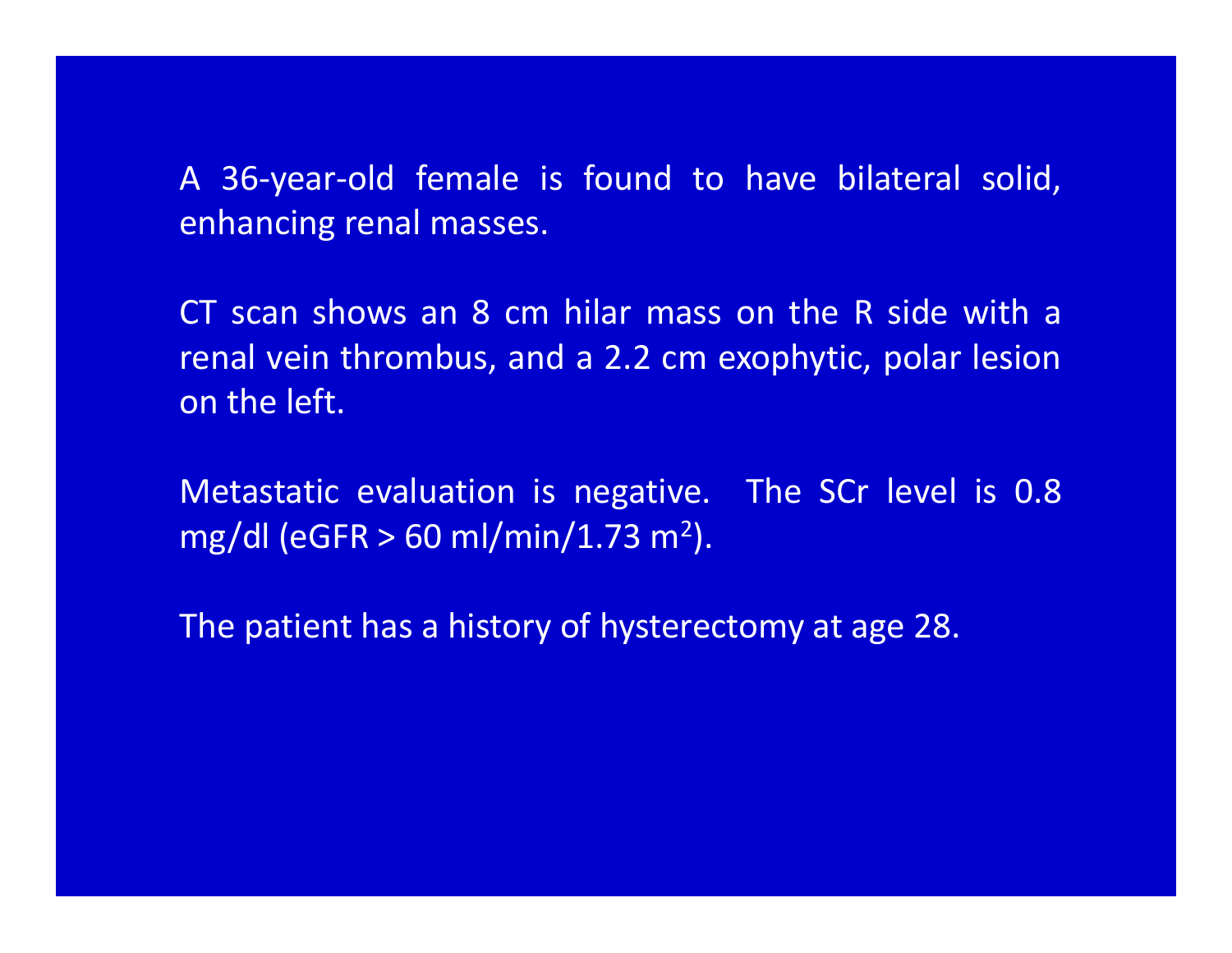# What other history is particularly relevant?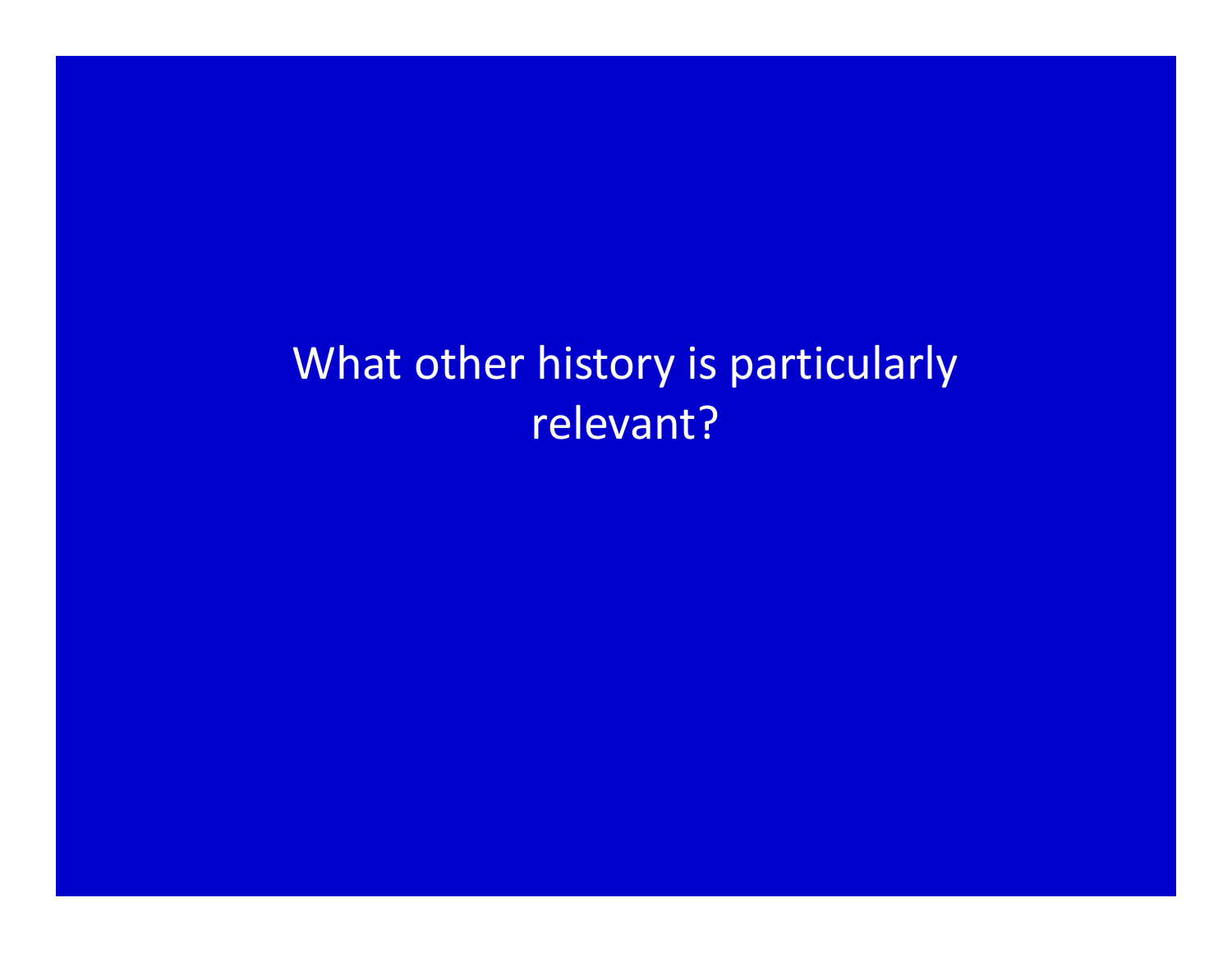#### What other history is particularly relevant?

A family history is highly relevant in any patient with early onset, multifocal renal tumors. This should detail any personal or family history of kidney tumors, eye tumors, CNS tumors, blindness, kidney failure, or any other manifestations of the familial RCC syndromes.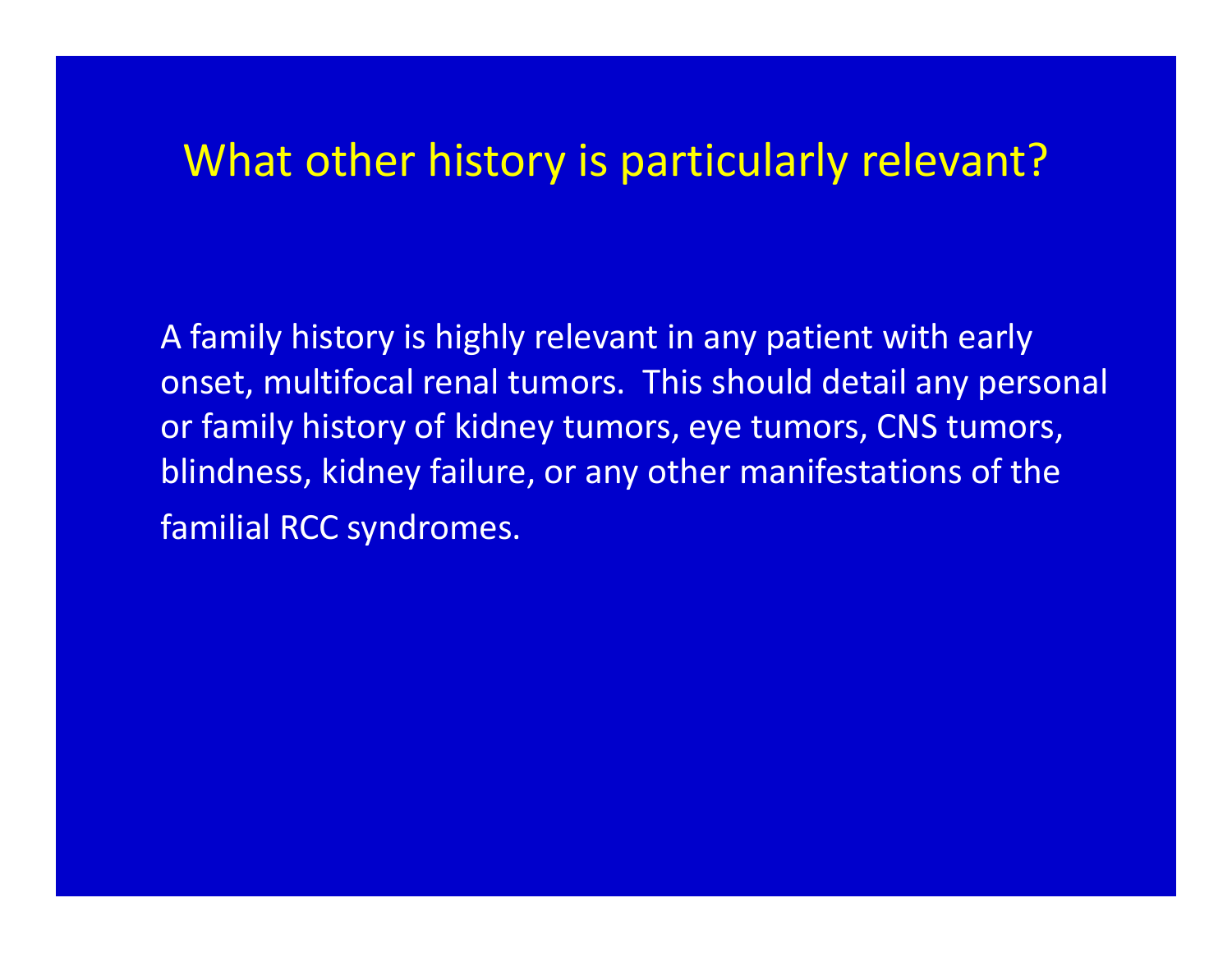## What is the differential diagnosis?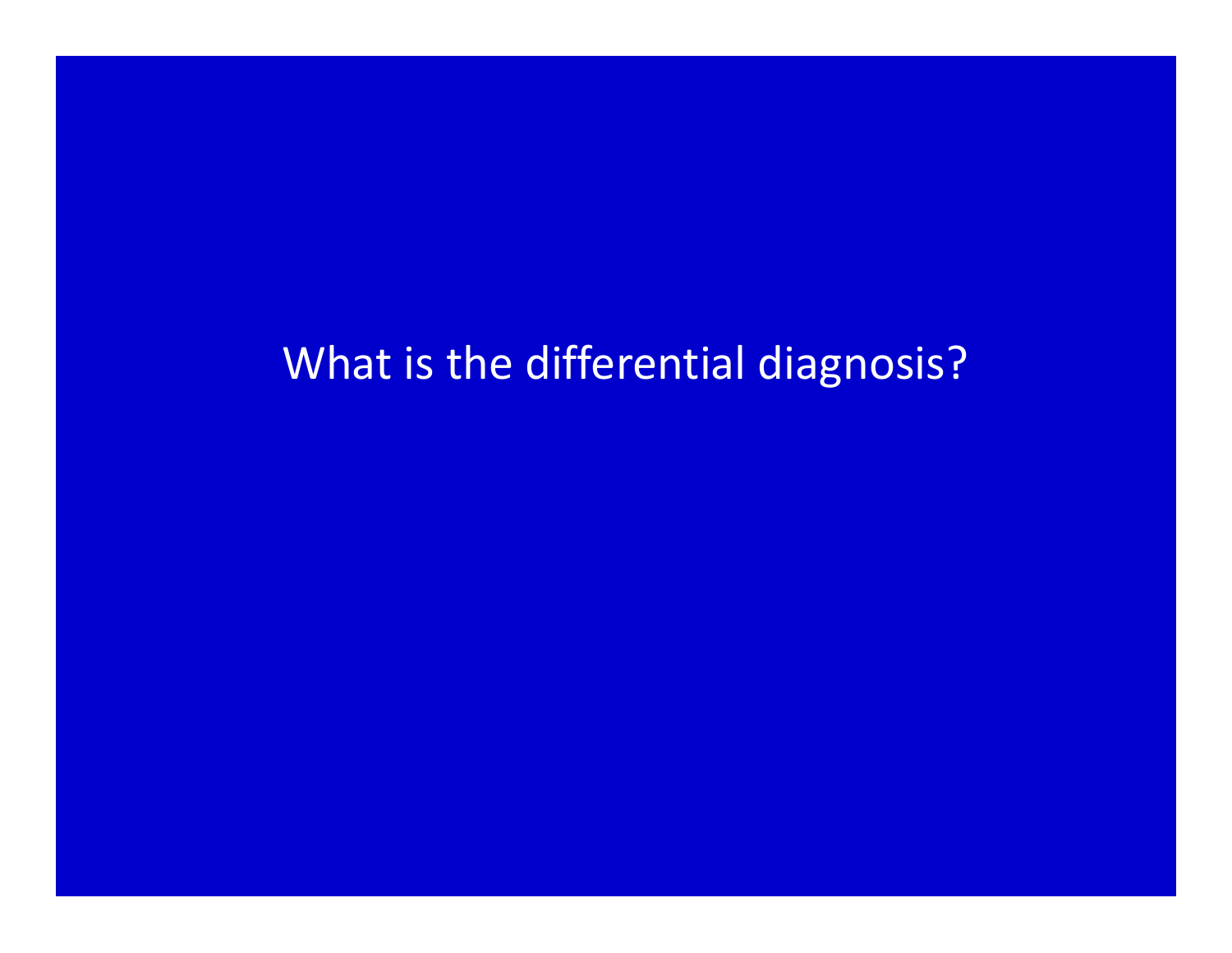#### What is the differential diagnosis?

Bilateral RCC at this age can be sporadic but familial etiology must be considered. The differential diagnosis thus should include VHL syndrome, hereditary papillary RCC, hereditary leiomyomatosis RCC, Birt‐Hogg Dube, familial oncocytoma syndrome, and tuberous sclerosis.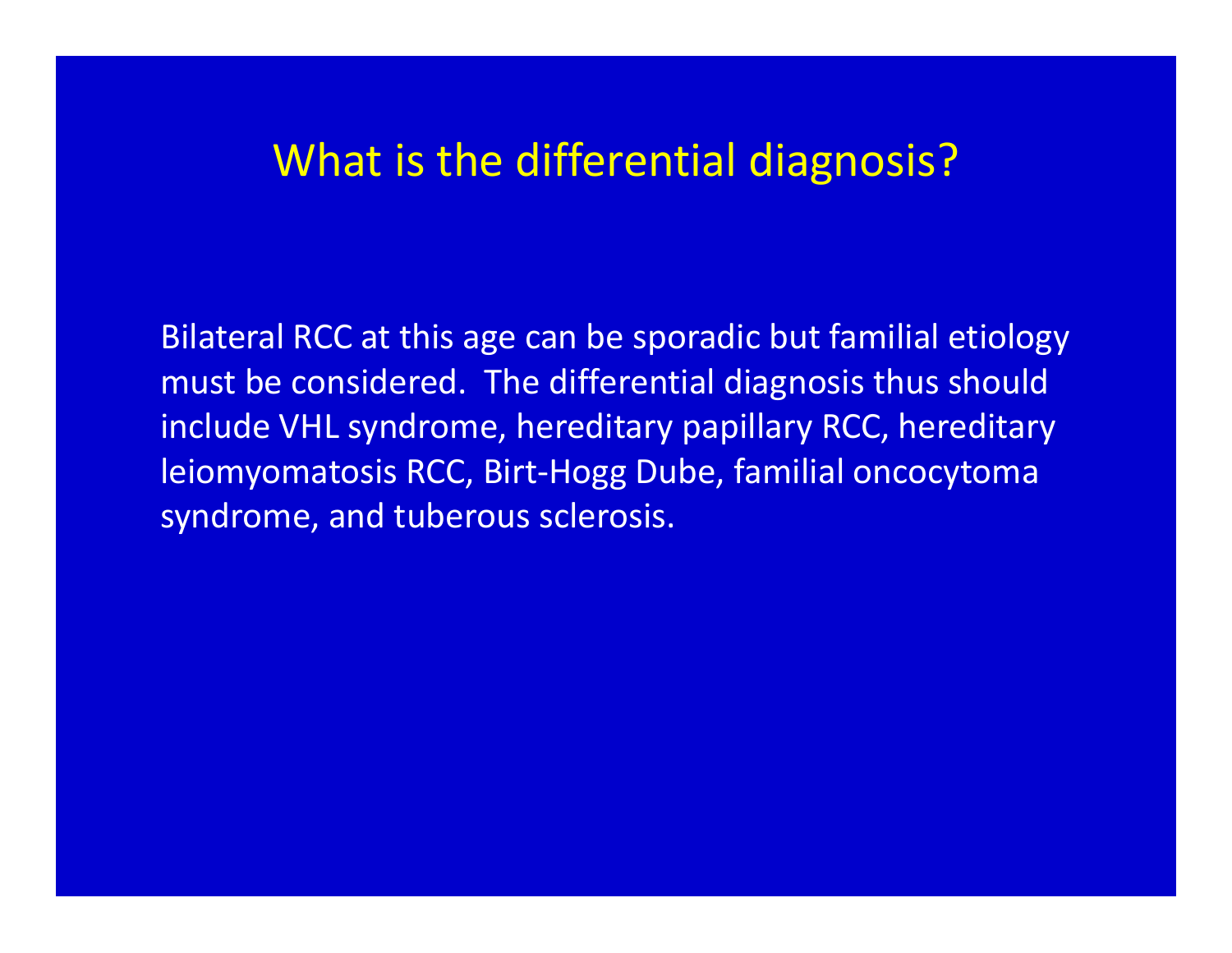## What is the most likely diagnosis?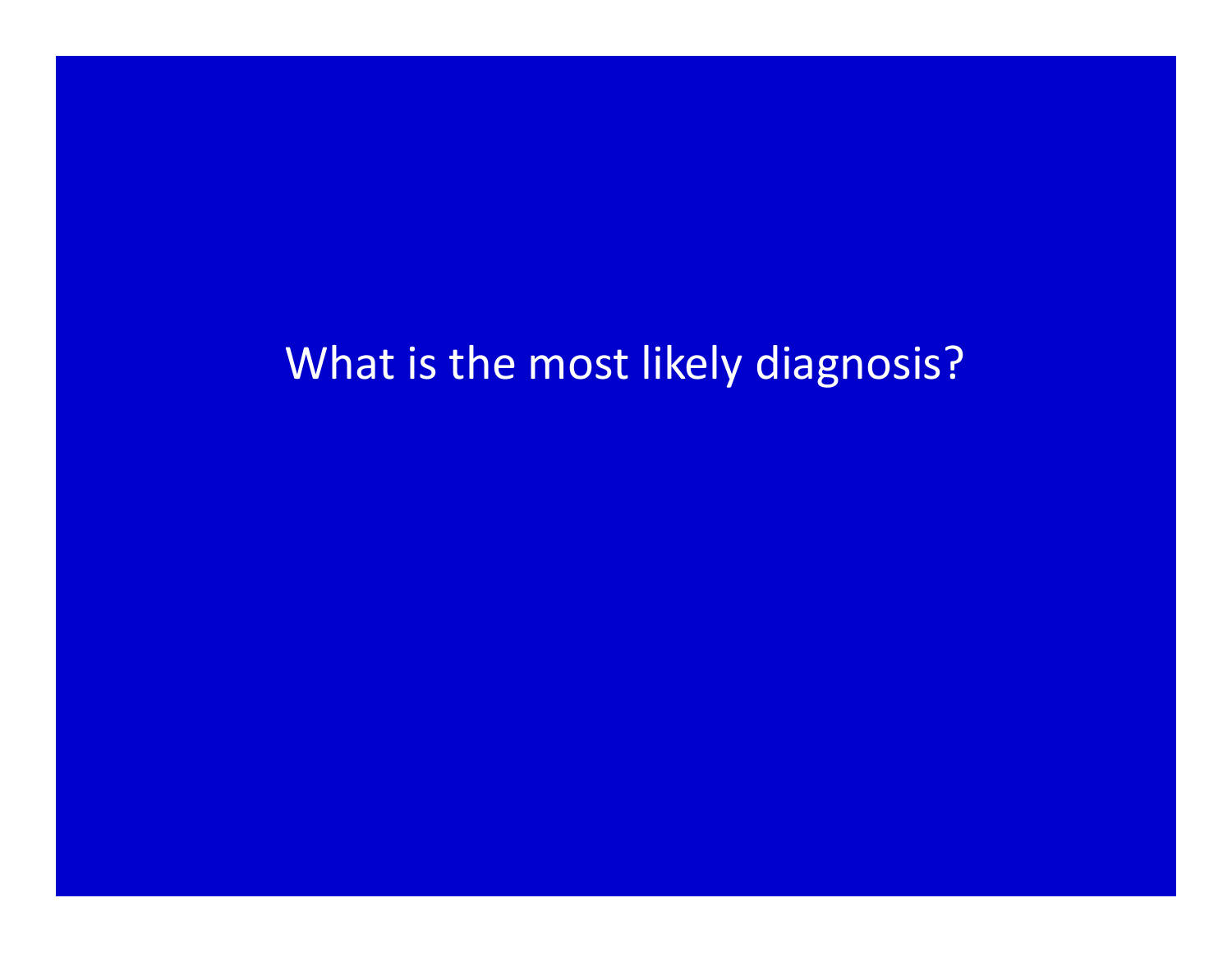### What is the most likely diagnosis?

Hereditary leiomyomatosis RCC is often associated with early onset, multifocal RCC, leiomyomas of the skin or uterus, and uterine leiomyosarcoma. Many women with this syndrome have <sup>a</sup> history of hysterectomy at <sup>a</sup> very early age, as in this case.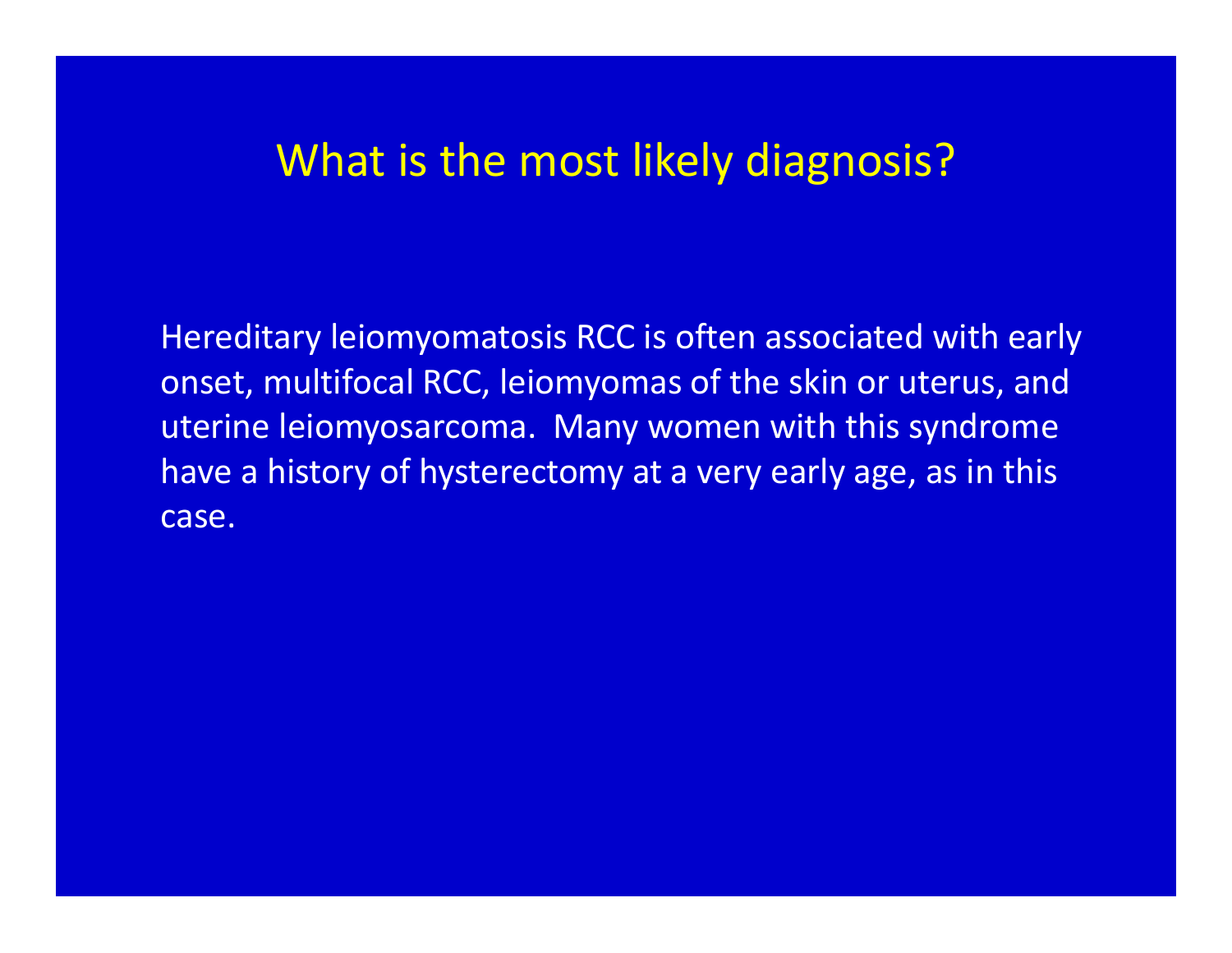What gene is mutated in this syndrome?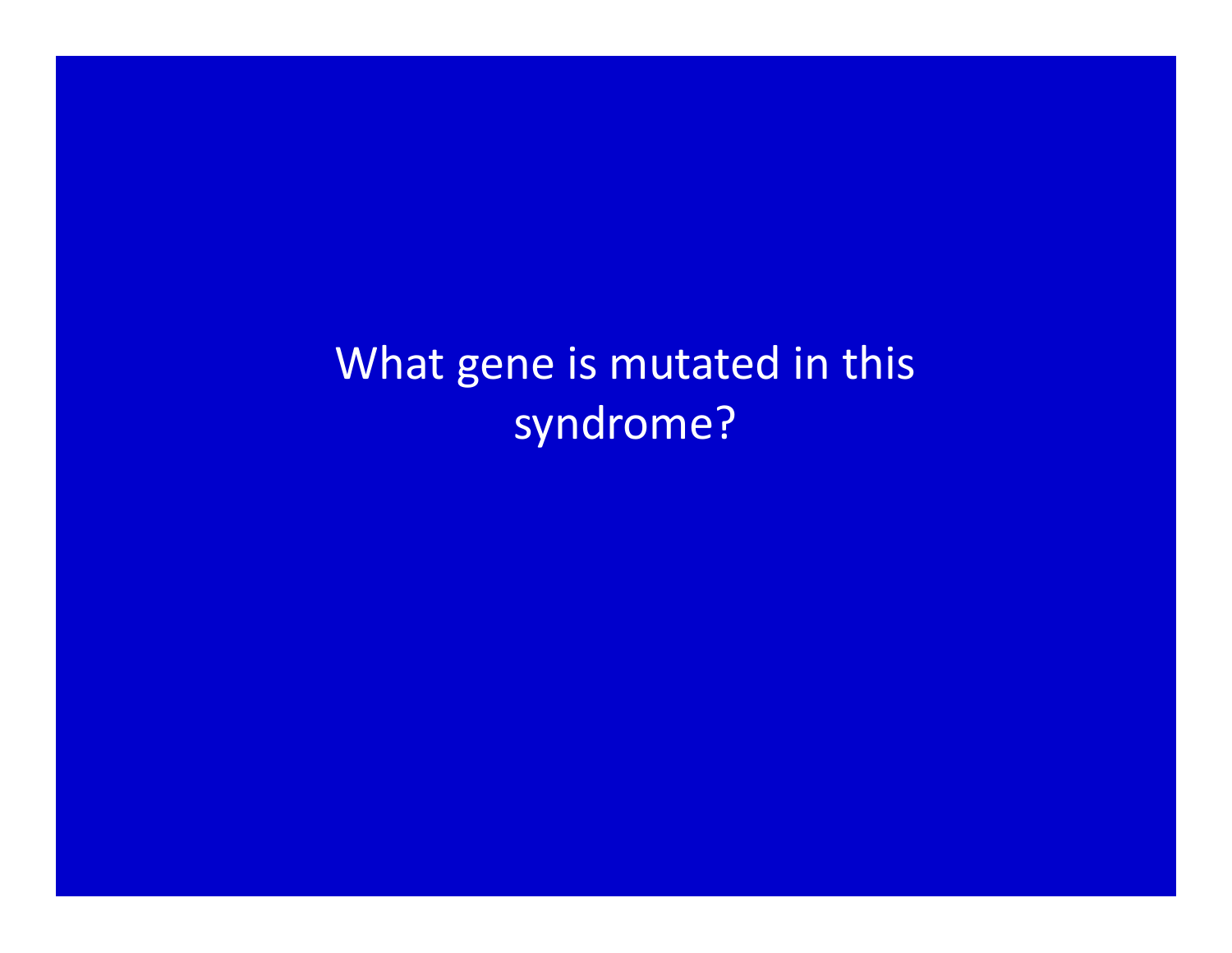#### What gene is mutated in this syndrome?

Fumarate hydratase (1q42‐43), an enzyme in the Krebs cycle. This mutation inactivates the Krebs cycle which is critically important to aerobic metabolism. This forces the cell to depend primarily on anaerobic metabolism. This in turn stimulates maladaptive responses, such as hypoxia driven pathways, and increased angiogenesis. This is just one example of the common relationship between metabolic pathways and RCC.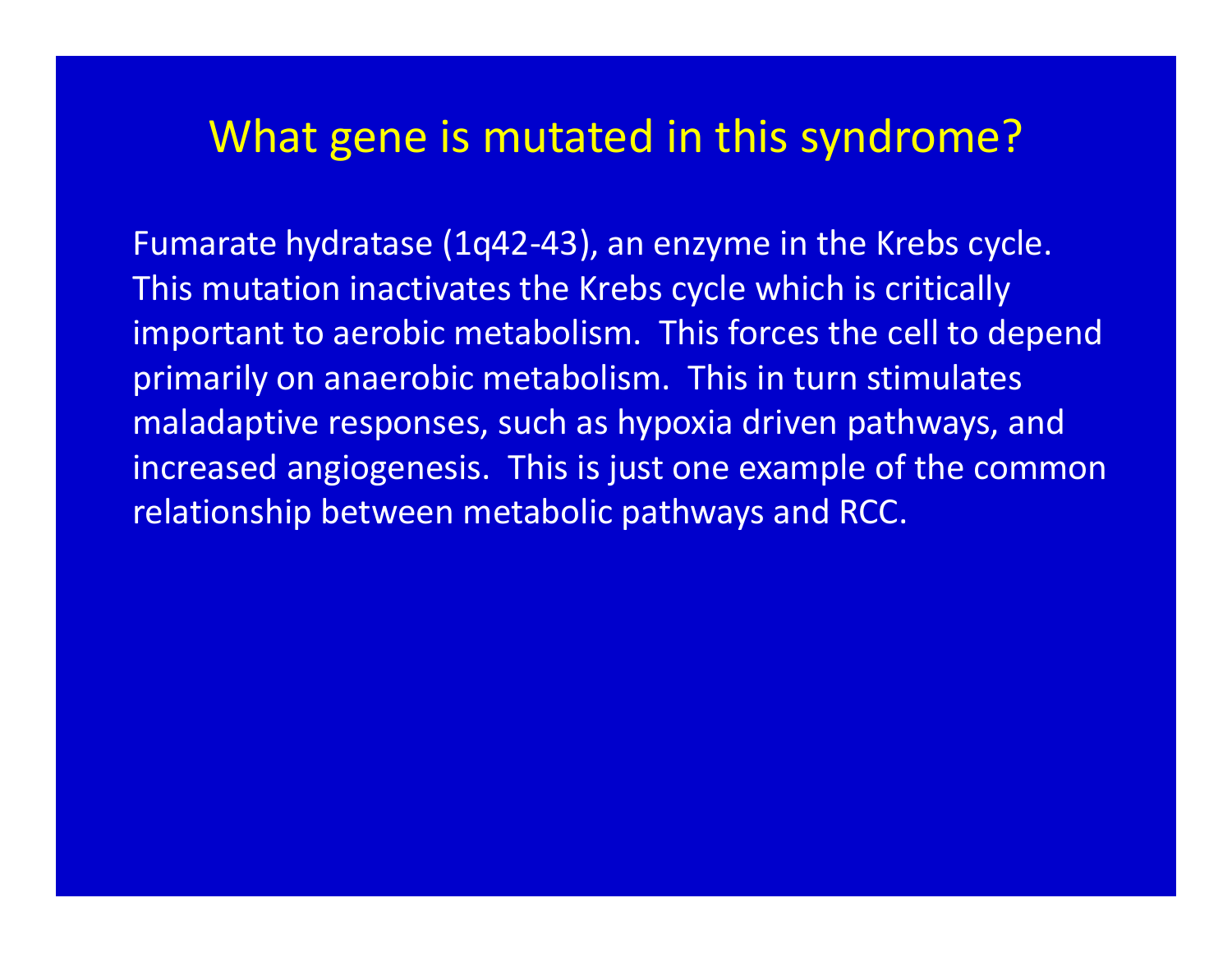Is this an oncogene or <sup>a</sup> tumor suppressor gene and what is the pattern of inheritance?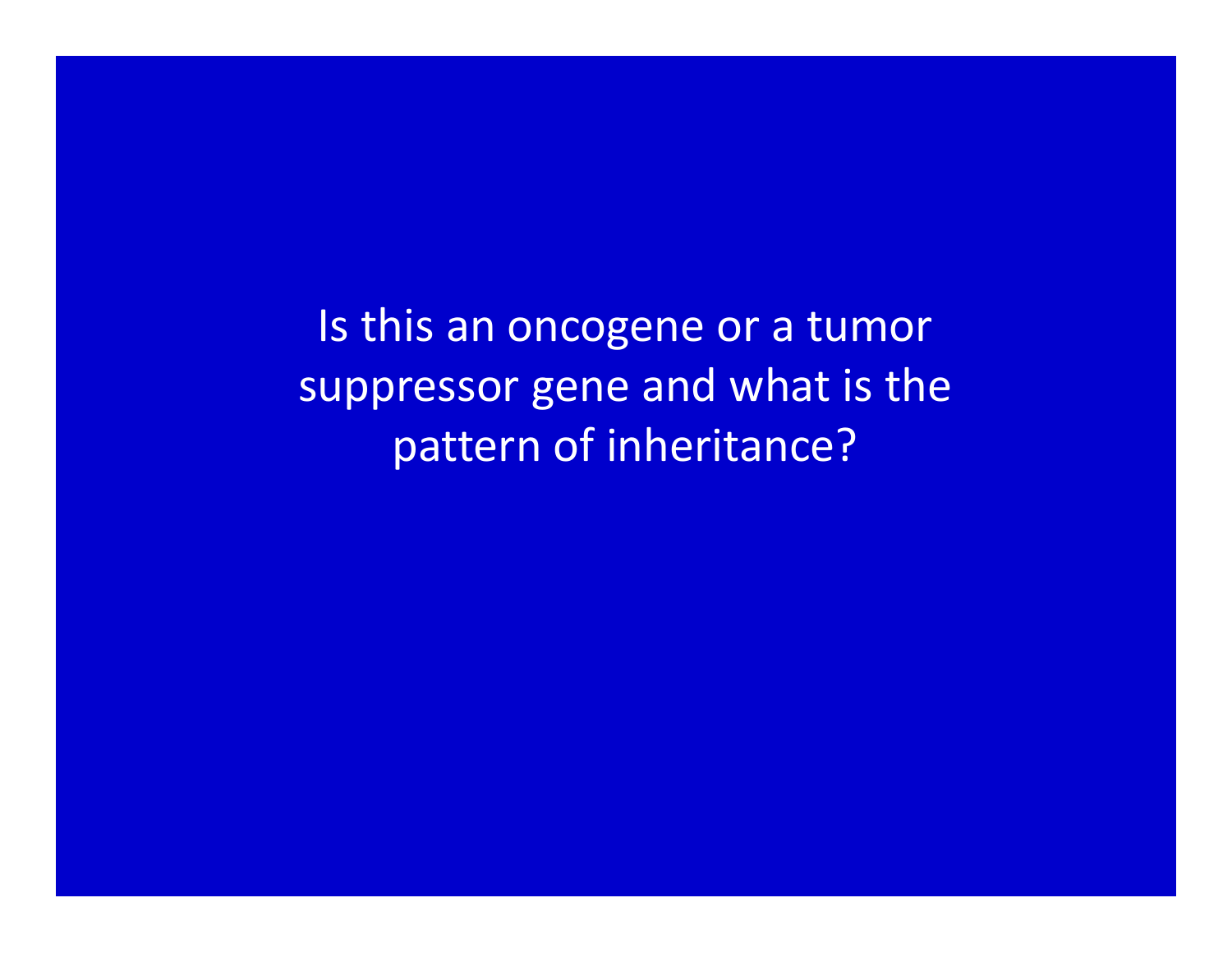Is this an oncogene or <sup>a</sup> tumor suppressor gene and what is the pattern of inheritance?

This is a tumor suppressor gene. The <sup>c</sup>‐Met gene that is responsible for hereditary papillary RCC is an oncogene. All other genes that cause hereditary RCC are tumor suppressor genes. All hereditary RCC syndromes, without exception, are inherited in an autosomal dominant manner.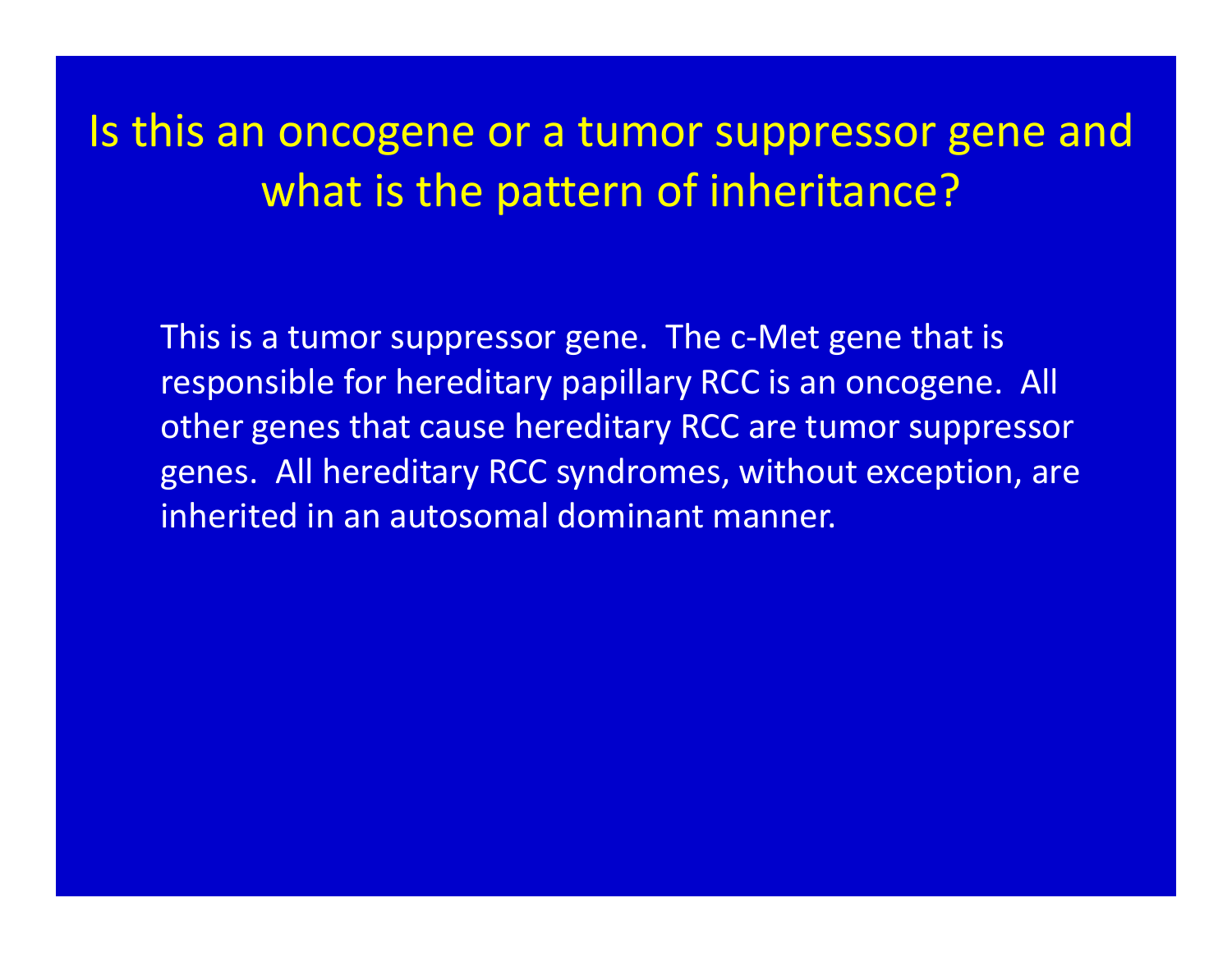What is the likely pathology of the renal tumors?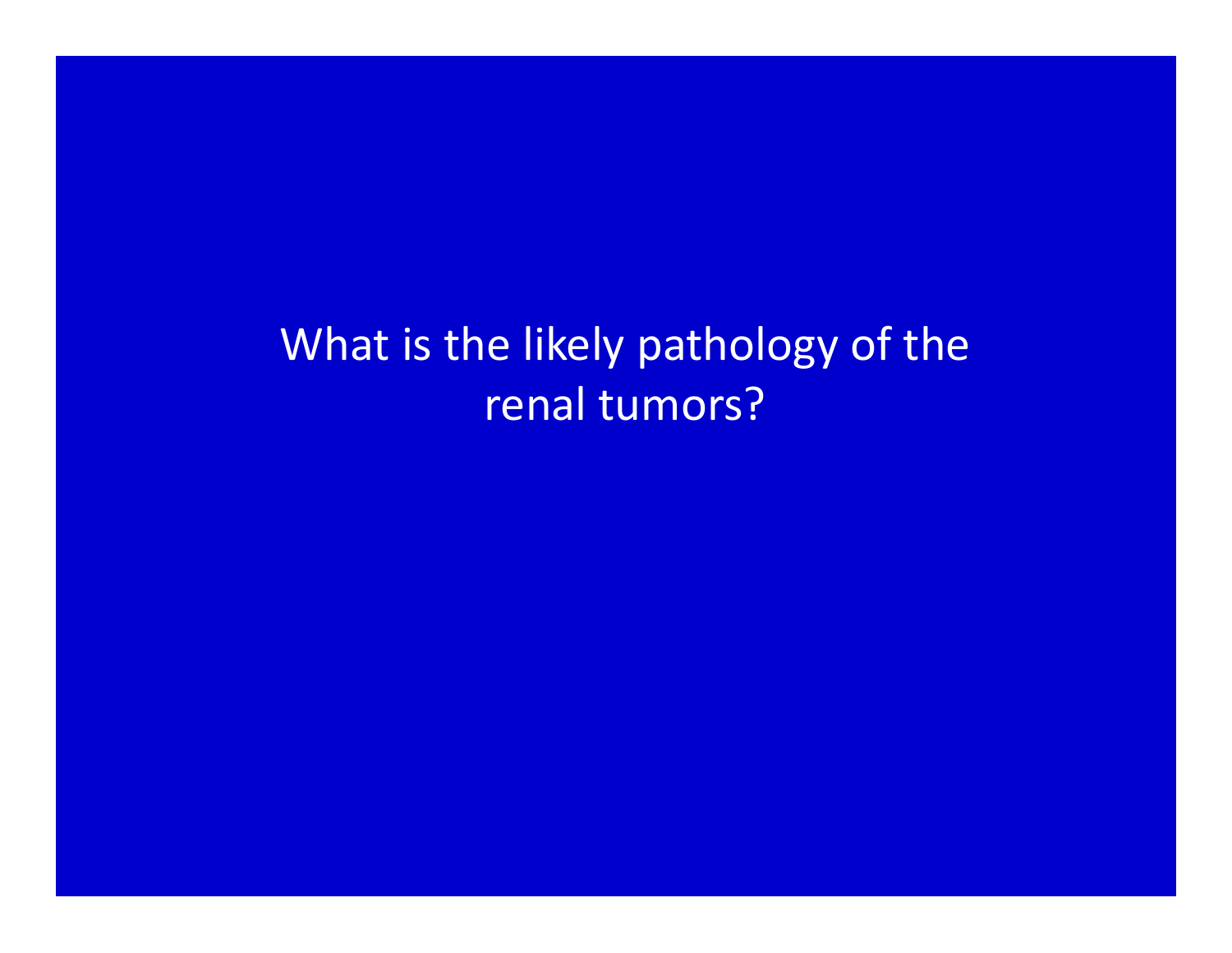What is the likely pathology of the renal tumors?

Type 2 papillary RCC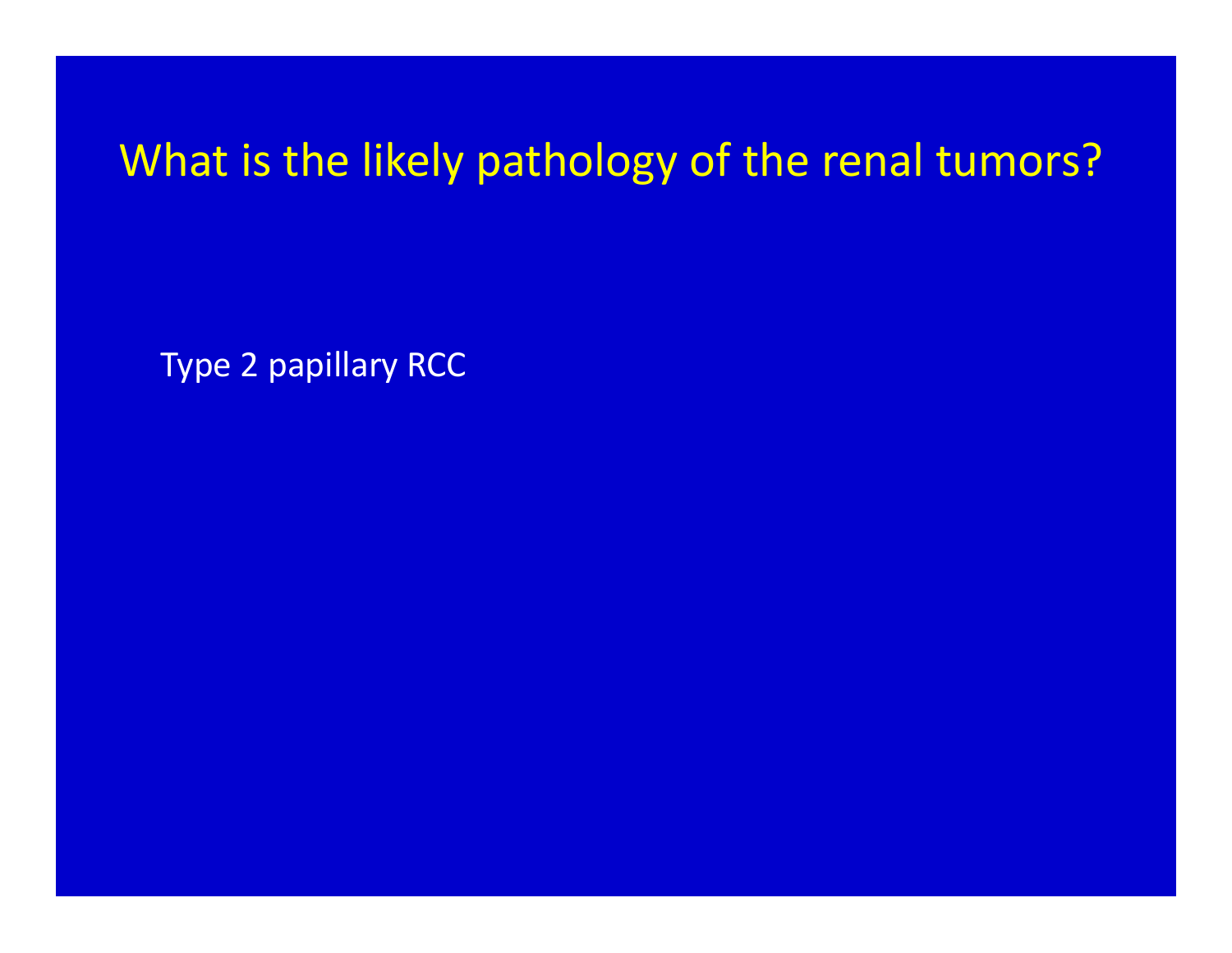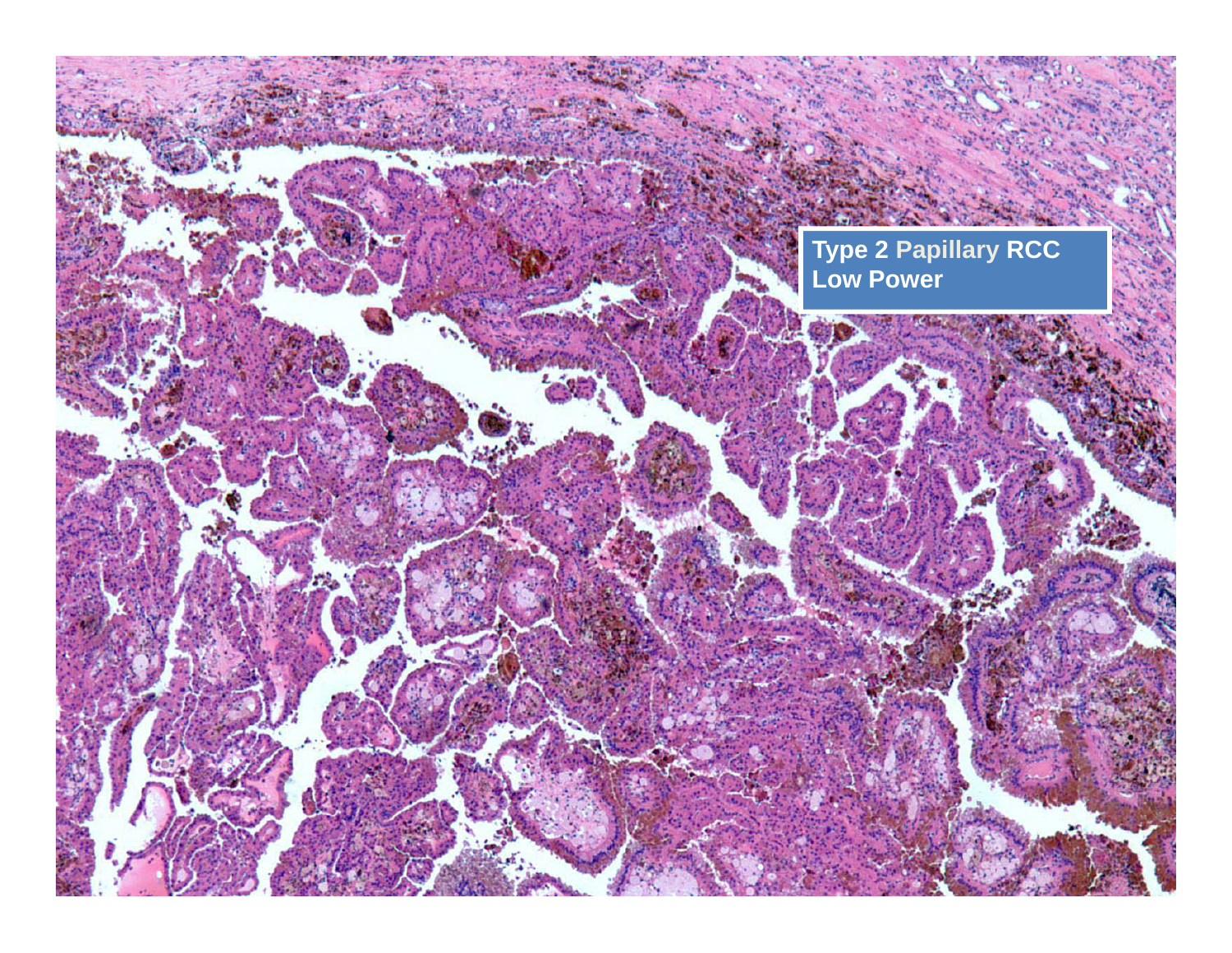**Type 2 Papillary RCC High Power**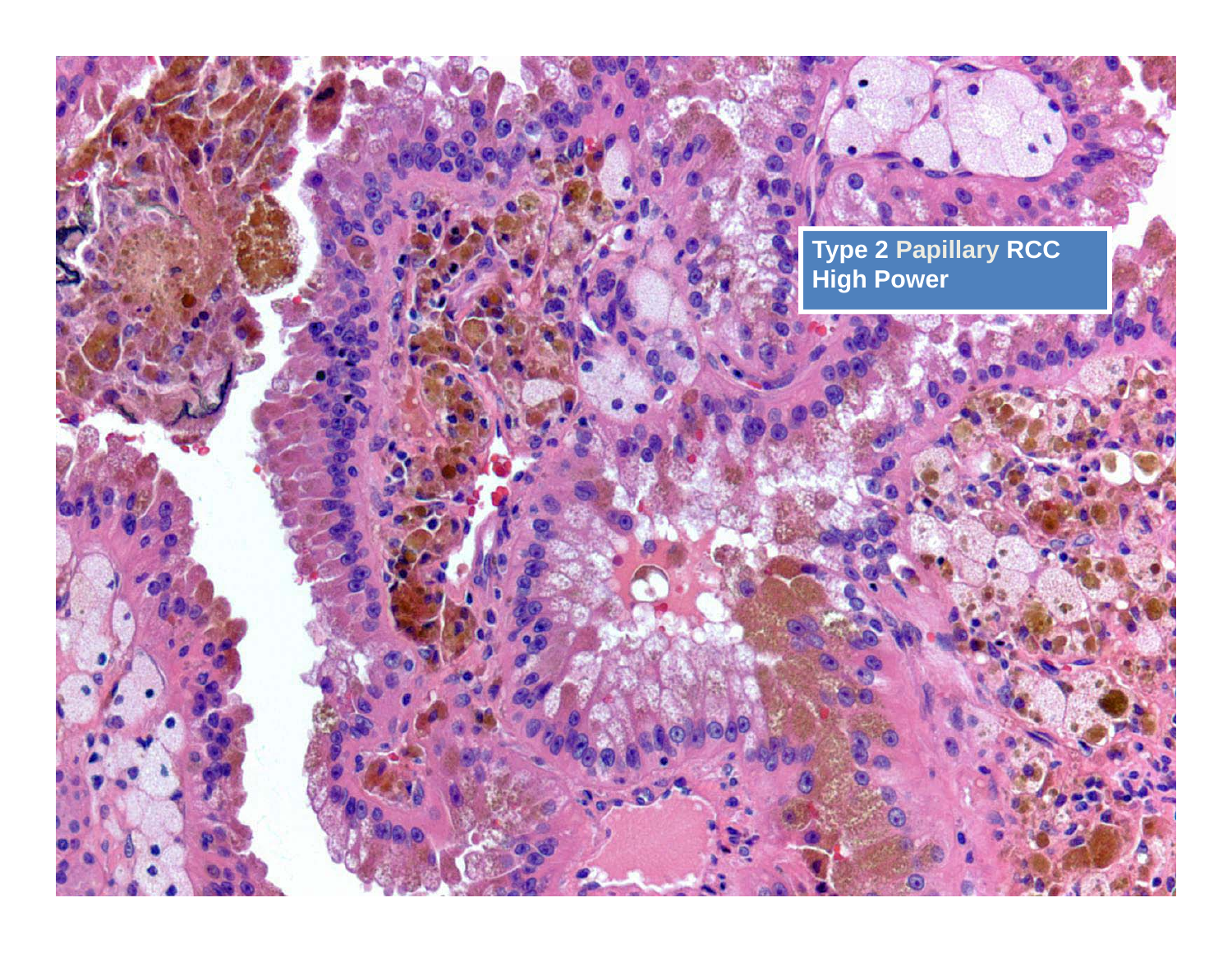## How should the patient be managed?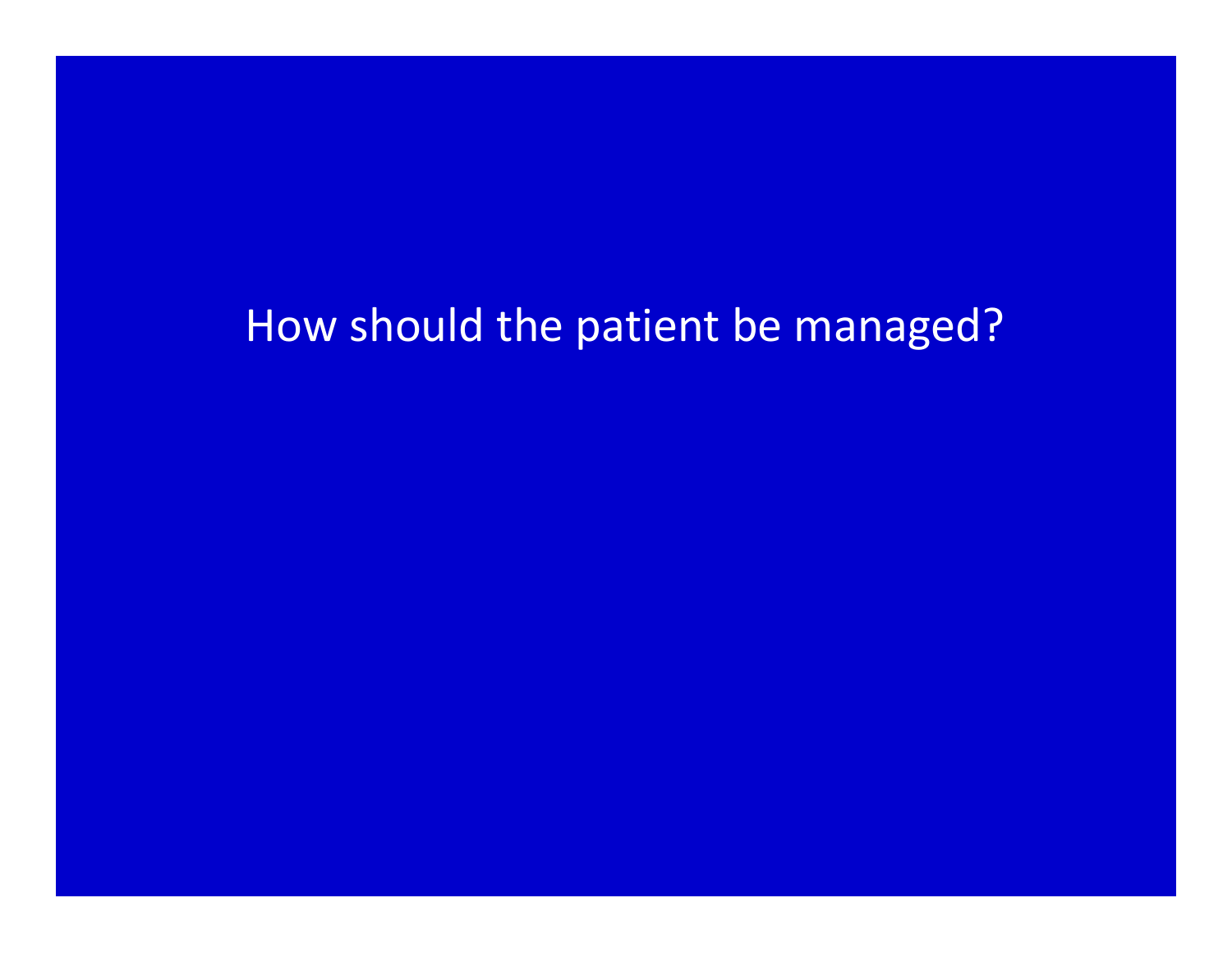### How should the patient be managed?

A right radical nephrectomy should be considered first because this lesion is locally advanced. Type 2 papillary RCC tends to be aggressive, which is unique for the familial RCC syndromes. It must be managed aggressively. The "3 cm rule" that applies to most familial tumors may not be appropriate for this syndrome. For other familial syndromes of RCC the 2.2 cm contralateral lesion would be observed until it reaches the 3 cm threshold, but tumors in familial leiomyomatosis should in general be managed more aggressively. Hence <sup>a</sup> L partial nephrectomy should also be considered, either as <sup>a</sup> staged procedure or simultaneous with the contralateral radical nephrectomy.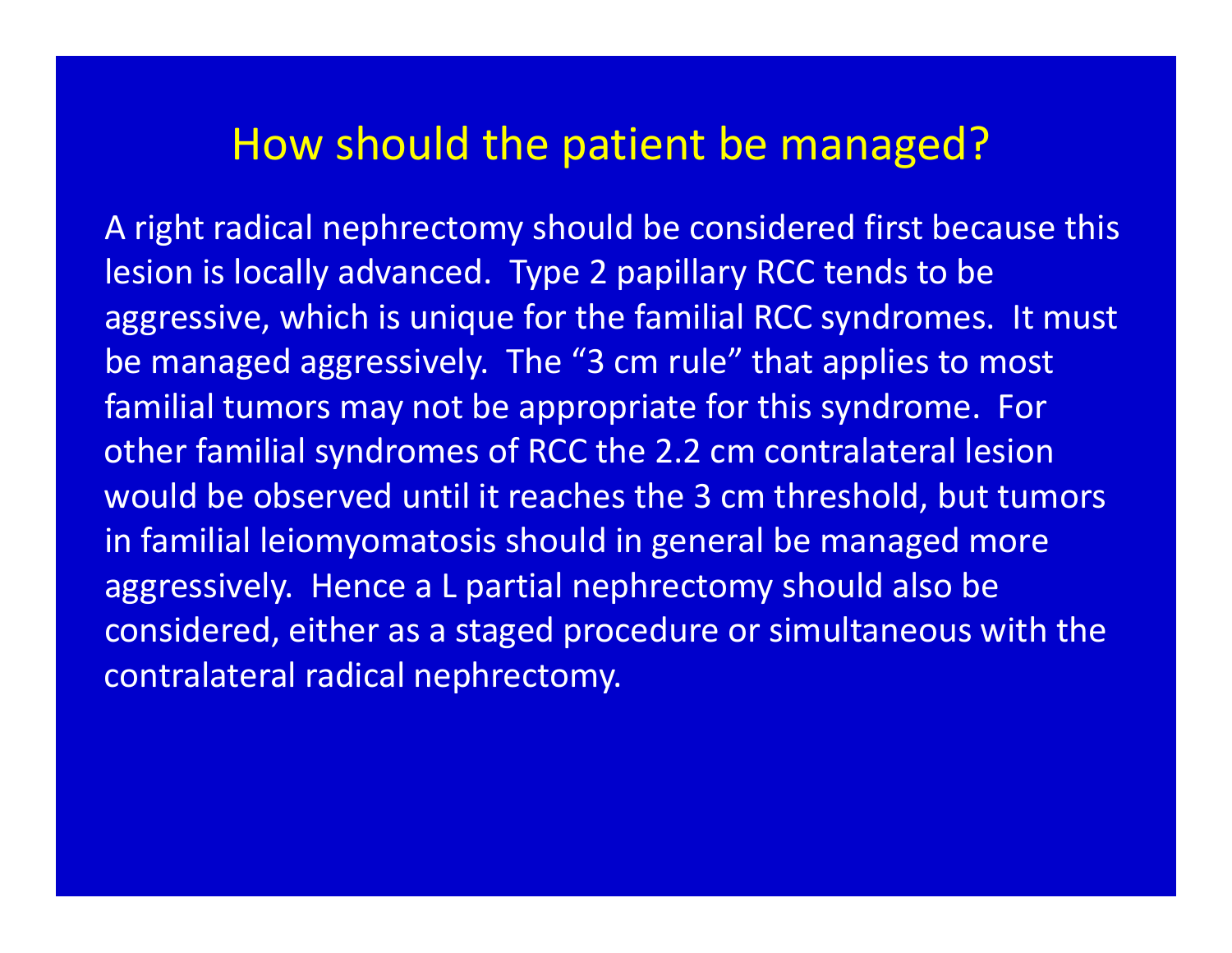#### Selected Reading

Rini BI, Campbell SC, Escudier B: Renal Cell Carcinoma. *Lancet* 2009;373:1119‐32.